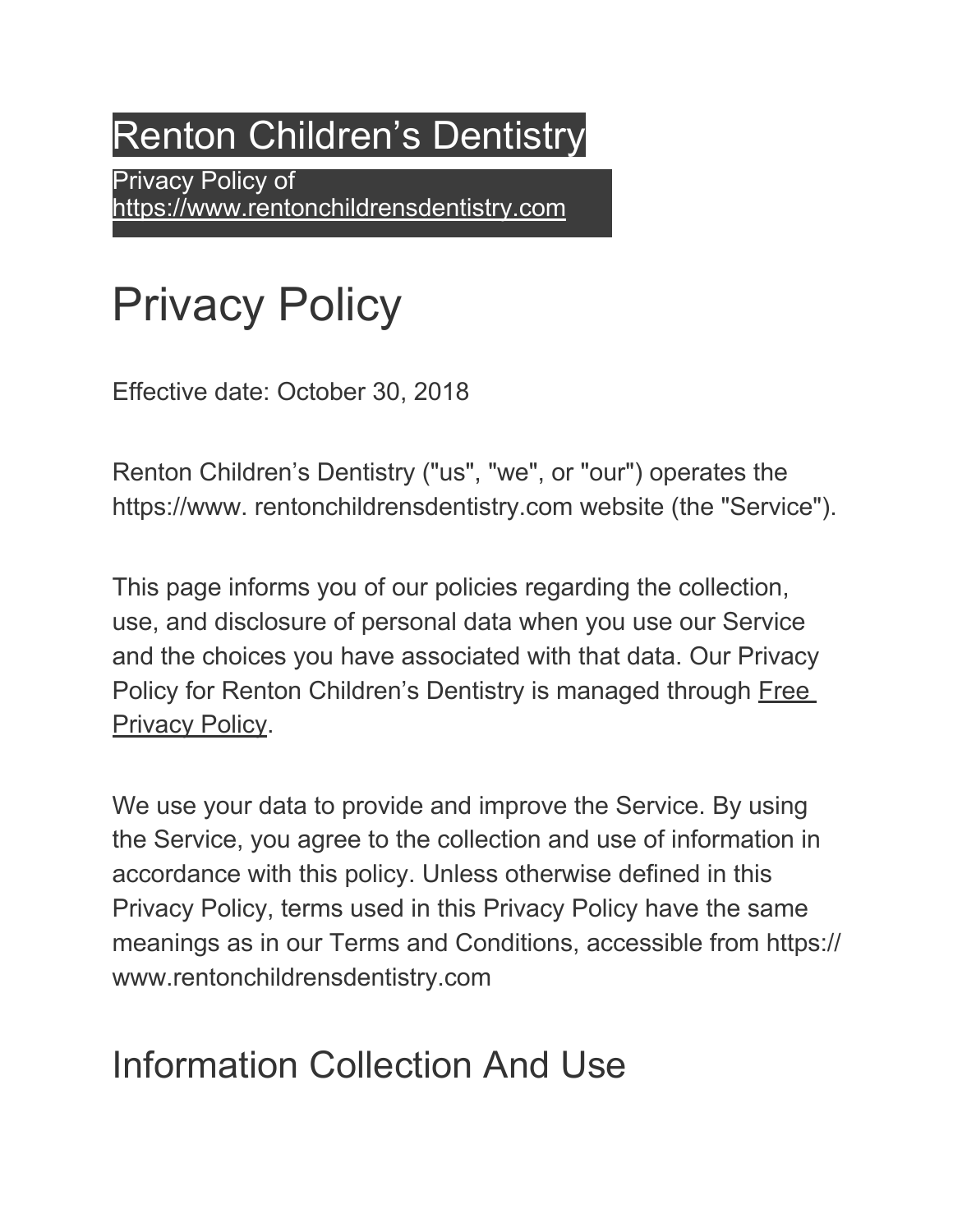We collect several different types of information for various purposes to provide and improve our Service to you.

#### Types of Data Collected

#### Personal Data

While using our Service, we may ask you to provide us with certain personally identifiable information that can be used to contact or identify you ("Personal Data"). Personally identifiable information may include, but is not limited to:

- Email address
- First name and last name
- Phone number
- Address, State, Province, ZIP/Postal code, City
- Cookies and Usage Data

#### Usage Data

We may also collect information how the Service is accessed and used ("Usage Data"). This Usage Data may include information such as your computer's Internet Protocol address (e.g. IP address), browser type, browser version, the pages of our Service that you visit, the time and date of your visit, the time spent on those pages, unique device identifiers and other diagnostic data.

#### Tracking & Cookies Data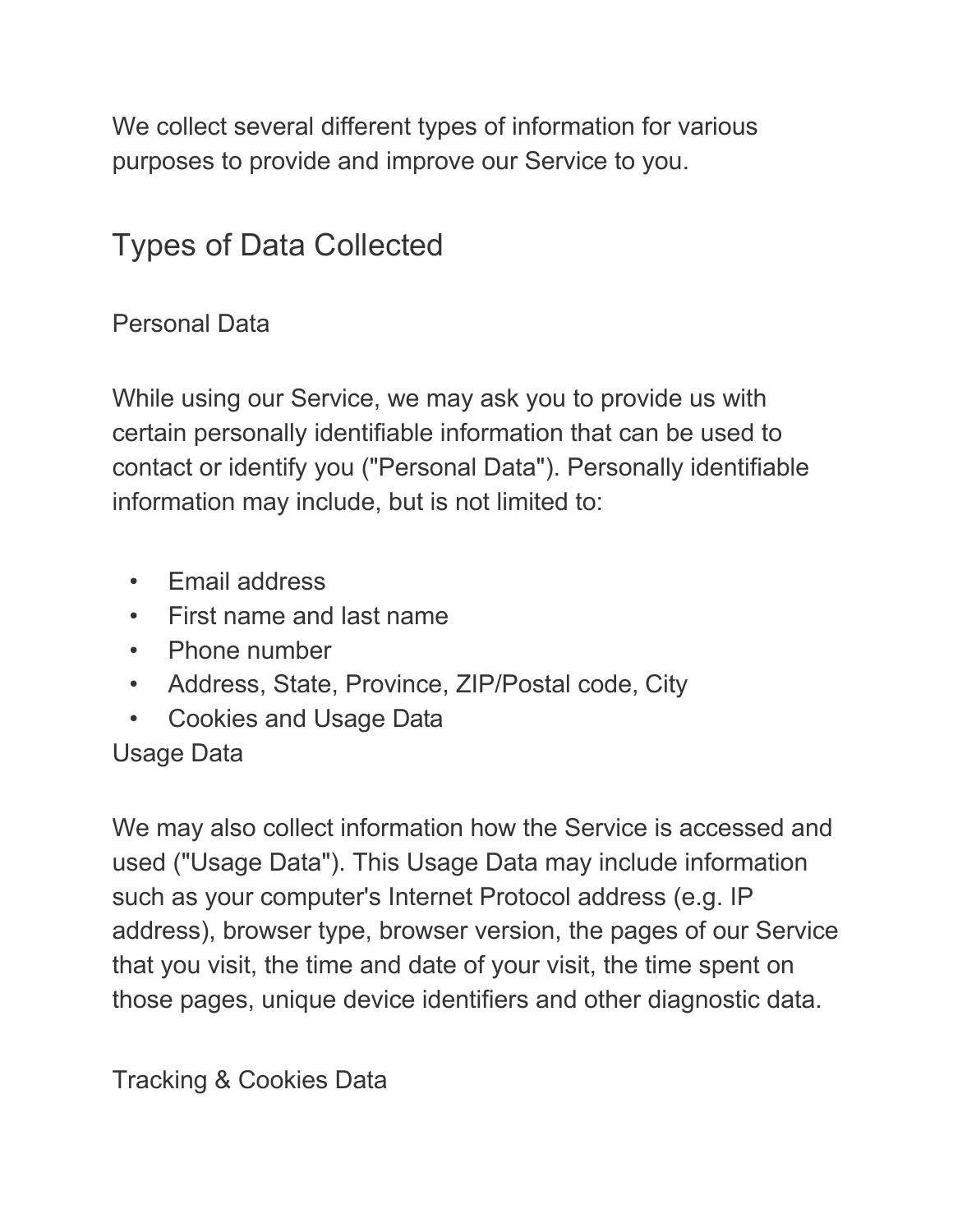We use cookies and similar tracking technologies to track the activity on our Service and hold certain information.

Cookies are files with small amount of data which may include an anonymous unique identifier. Cookies are sent to your browser from a website and stored on your device. Tracking technologies also used are beacons, tags, and scripts to collect and track information and to improve and analyze our Service.

You can instruct your browser to refuse all cookies or to indicate when a cookie is being sent. However, if you do not accept cookies, you may not be able to use some portions of our Service.

Examples of Cookies we use:

- **• Session Cookies.** We use Session Cookies to operate our Service.
- **• Preference Cookies.** We use Preference Cookies to remember your preferences and various settings.
- **• Security Cookies.** We use Security Cookies for security purposes.

#### Use of Data

Renton Children's Dentistry uses the collected data for various purposes:

- To provide and maintain the Service
- To notify you about changes to our Service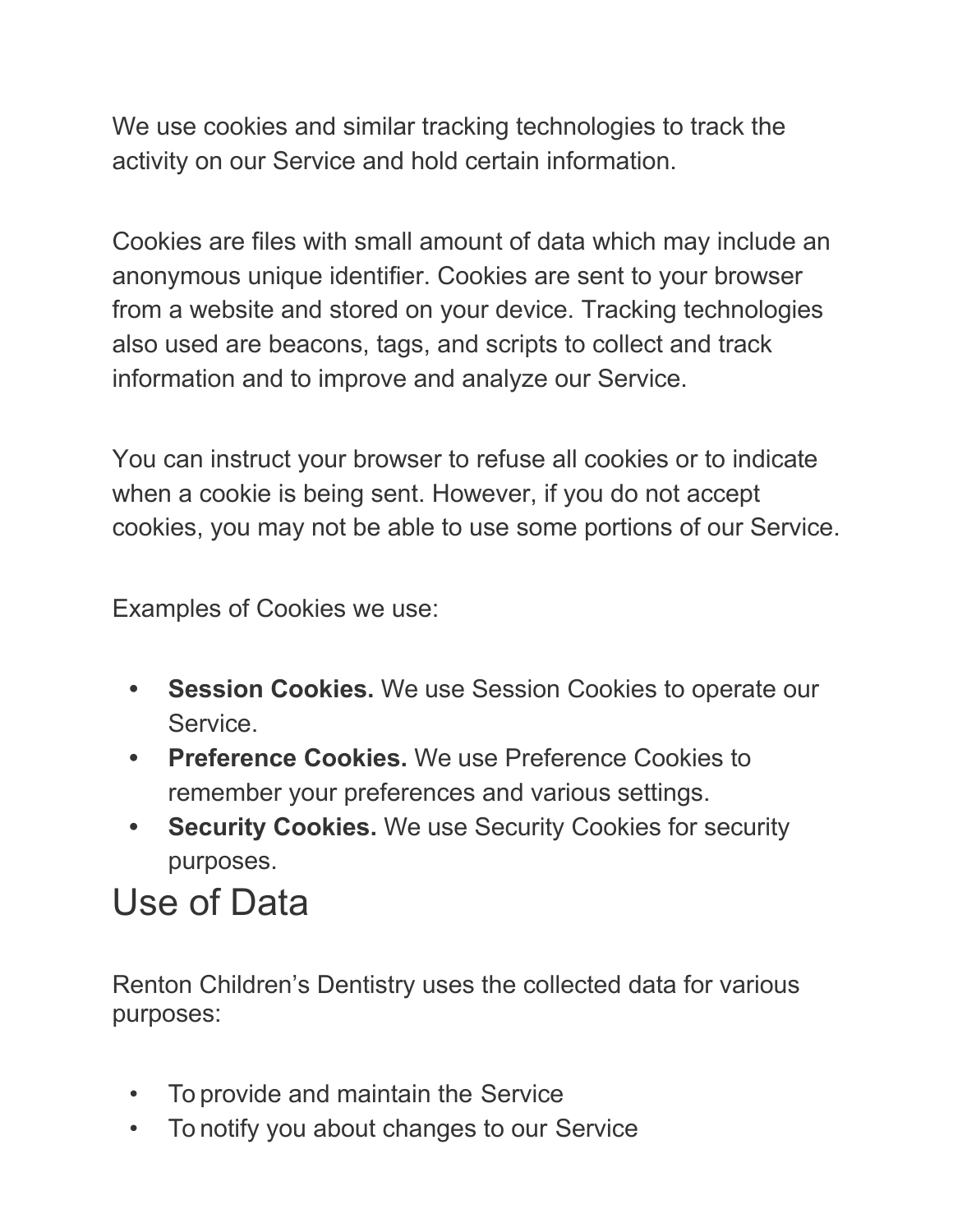- To allow you to participate in interactive features of our Service when you choose to do so
- To provide customer care and support
- To provide analysis or valuable information so that we can improve the Service
- To monitor the usage of the Service
- To detect, prevent and address technical issues

### Transfer Of Data

Your information, including Personal Data, may be transferred to — and maintained on — computers located outside of your state, province, country or other governmental jurisdiction where the data protection laws may differ than those from your jurisdiction.

If you are located outside United States and choose to provide information to us, please note that we transfer the data, including Personal Data, to United States and process it there.

Your consent to this Privacy Policy followed by your submission of such information represents your agreement to that transfer.

Renton Children's Dentistry will take all steps reasonably necessary to ensure that your data is treated securely and in accordance with this Privacy Policy and no transfer of your Personal Data will take place to an organization or a country unless there are adequate controls in place including the security of your data and other personal information.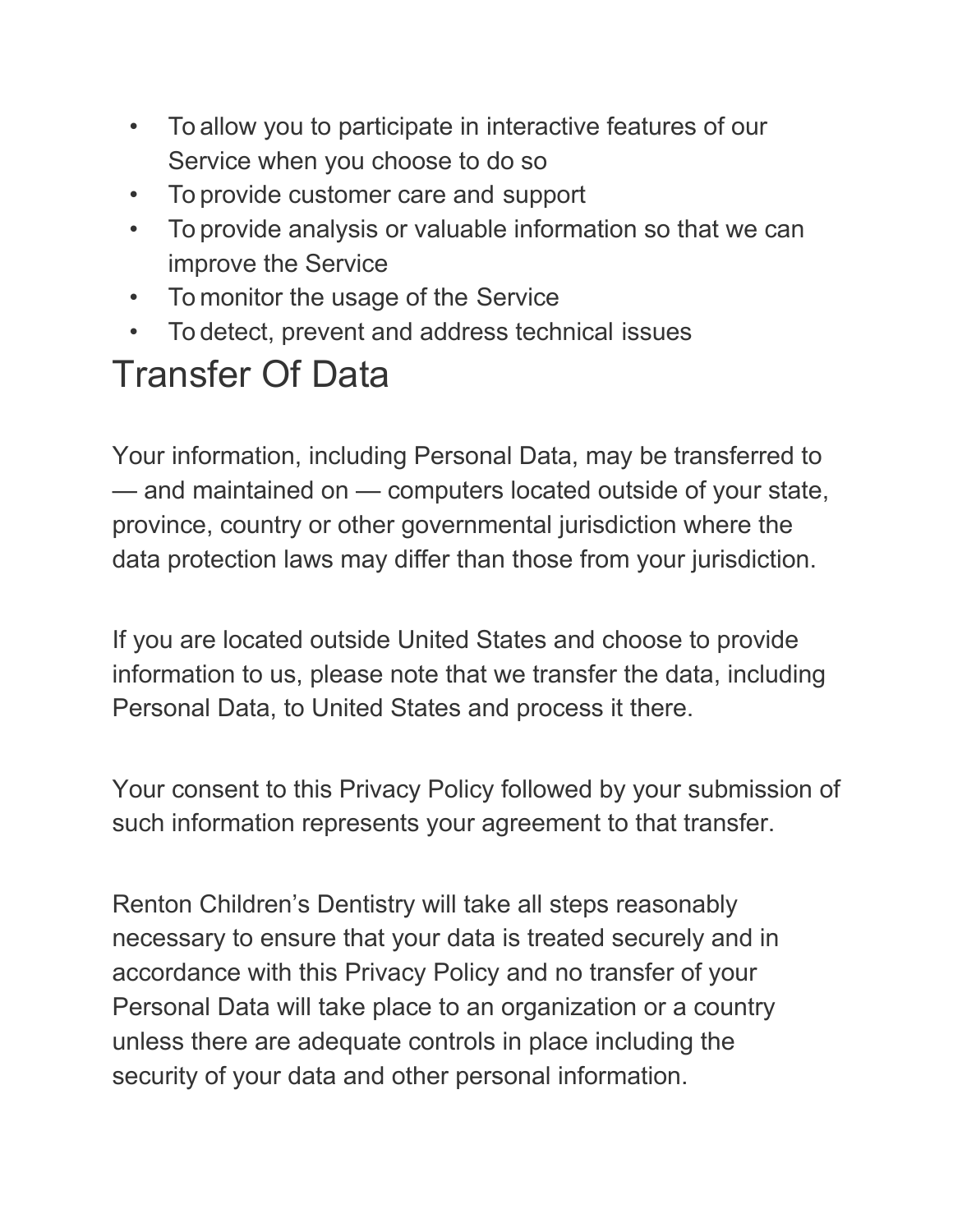#### Disclosure Of Data

#### Legal Requirements

Renton Children's Dentistry may disclose your Personal Data in the good faith belief that such action is necessary to:

- To comply with a legal obligation
- To protect and defend the rights or property of Renton Children's Dentistry
- To prevent or investigate possible wrongdoing in connection with the Service
- To protect the personal safety of users of the Service or the public
- To protect against legal liability

## Security Of Data

The security of your data is important to us, but remember that no method of transmission over the Internet, or method of electronic storage is 100% secure. While we strive to use commercially acceptable means to protect your Personal Data, we cannot guarantee its absolute security.

#### Service Providers

We may employ third party companies and individuals to facilitate our Service ("Service Providers"), to provide the Service on our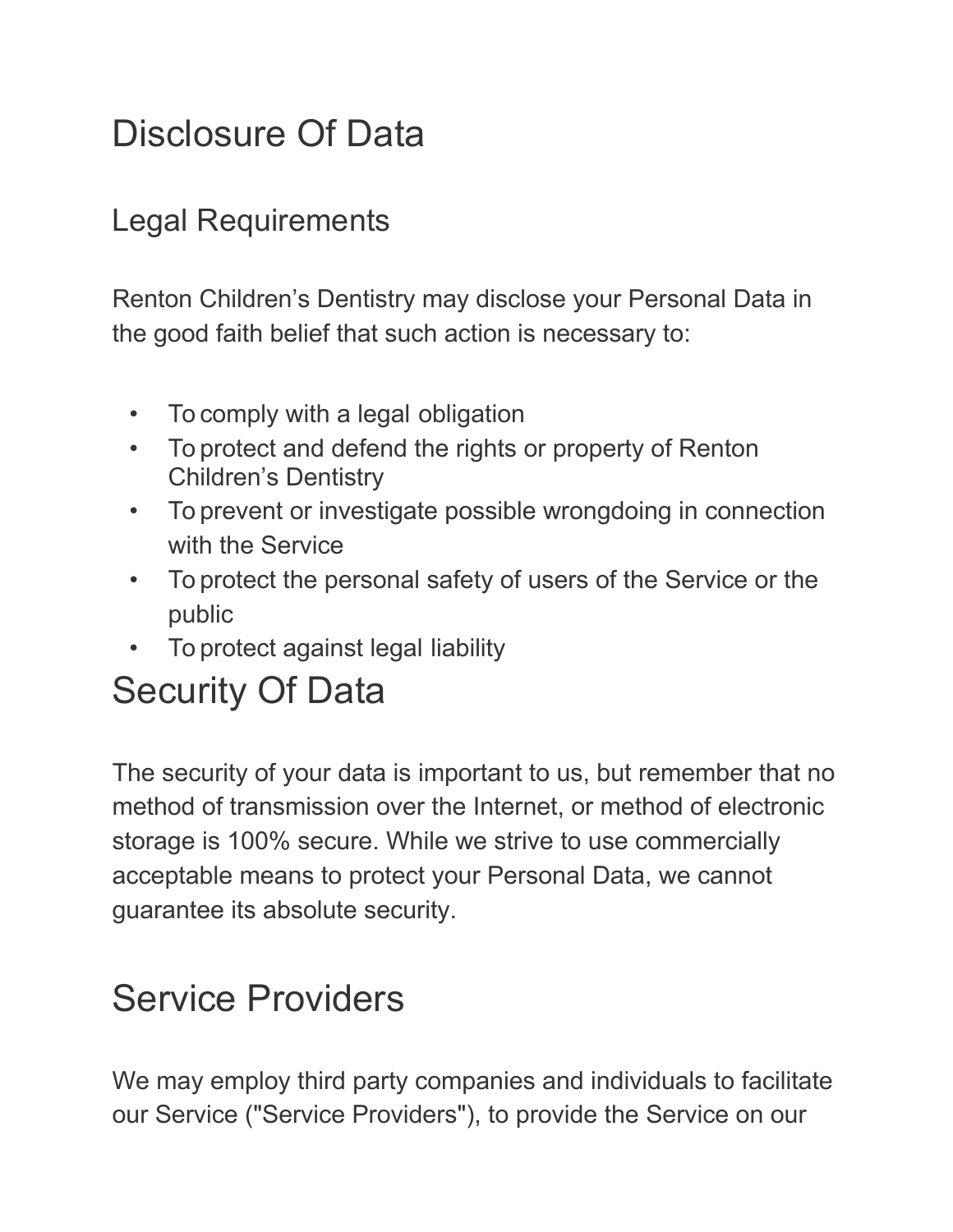behalf, to perform Service-related services or to assist us in analyzing how our Service is used.

These third parties have access to your Personal Data only to perform these tasks on our behalf and are obligated not to disclose or use it for any other purpose.

#### Links To Other Sites

Our Service may contain links to other sites that are not operated by us. If you click on a third party link, you will be directed to that third party's site. We strongly advise you to review the Privacy Policy of every site you visit.

We have no control over and assume no responsibility for the content, privacy policies or practices of any third party sites or services.

#### Children's Privacy

Our Service does not address anyone under the age of 18 ("Children").

We do not knowingly collect personally identifiable information from anyone under the age of 18. If you are a parent or guardian and you are aware that your Children has provided us with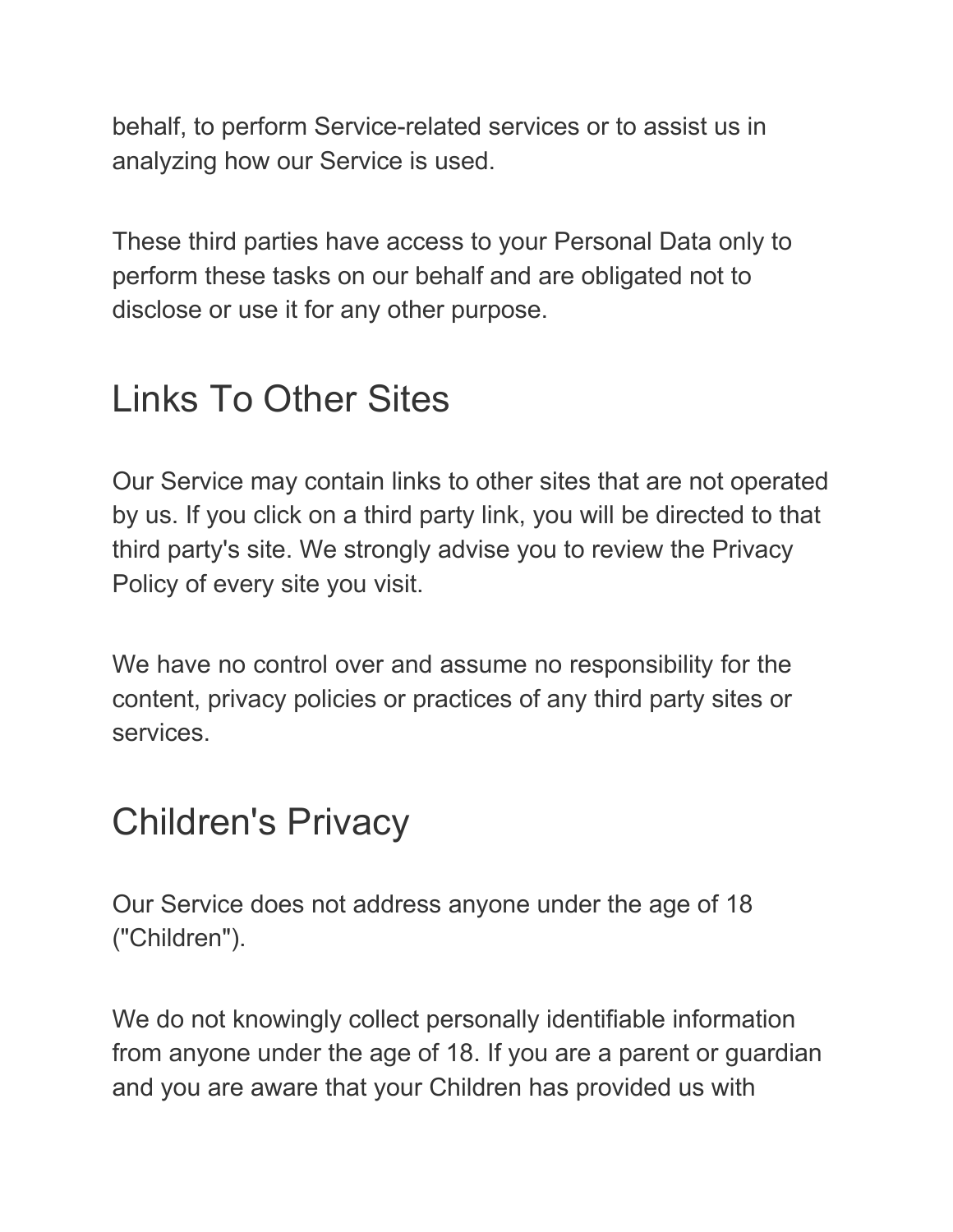Personal Data, please contact us. If we become aware that we have collected Personal Data from children without verification of parental consent, we take steps to remove that information from our servers.

### Changes To This Privacy Policy

We may update our Privacy Policy from time to time. We will notify you of any changes by posting the new Privacy Policy on this page.

We will let you know via email and/or a prominent notice on our Service, prior to the change becoming effective and update the "effective date" at the top of this Privacy Policy.

You are advised to review this Privacy Policy periodically for any changes. Changes to this Privacy Policy are effective when they are posted on this page.

#### Contact Us

If you have any questions about this Privacy Policy, please contact us:

By email: (206) 246-4559

staff@rentonchildrensdentistry.com